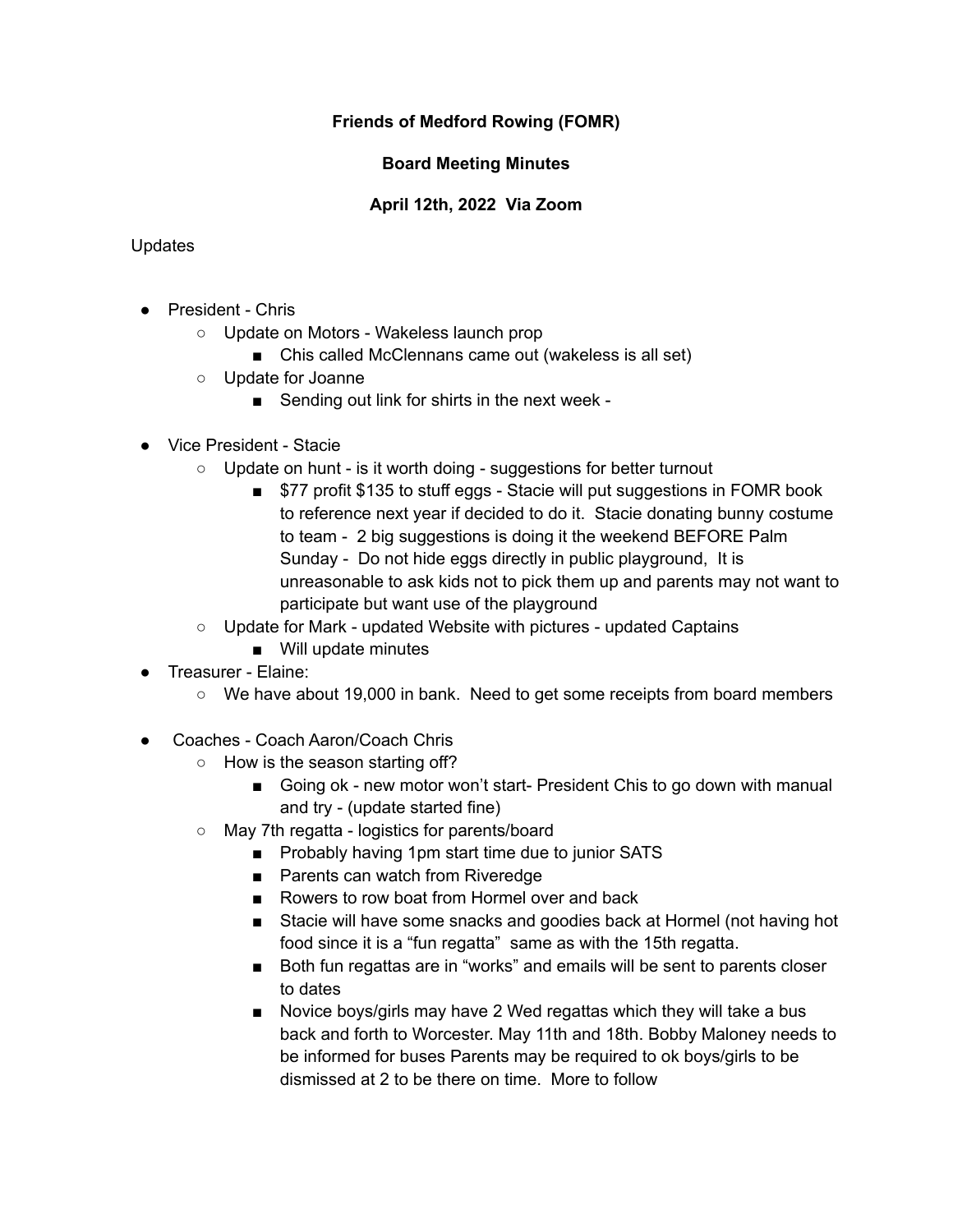■ Rick Stavros - proposed a fundraiser for the team through the Regent \$5 off tickets when mentioning MedfordCrew \$5 goes to the team. He is to send a list of shows etc so we can advertise properly

#### New Business

- Mayor's cup logistics
	- Stacie sent out some forms found from an old regatta please coaches look over and see what should be changed
		- Aaron sent out RSVPs to teams one team so far cannot make it
	- $\circ$  President Chris We need to make sure that there is still a parking area for the teams to park their trailers in. I have attached a copy of that over.
		- Chris to call Riversedge to make sure parking is the same some we can send to other teams to let them know where to park
	- What time is the regatta starting and ending? Roughly what time should we invite the Mayor for.
		- Stacie invited the Mayor (she has a communion that day but is going to try her best to over at 4pm) Stacie giving her cell to text her when it gets closer to the time for awards. We do not want to inconvenience her that much
	- Coach Chris I need to get names and dates of the winner for the eights. I believe for the girls cup - Milton had the cup last and when I got them from you the plate was missing.
		- Stacie to follow up with Chris for names of winners and senior names
	- Bobby Maloney been informed of the date.
		- School will be sent the invoice for the janitor.
		- Pres. Chris will re-confirm ambulance scheduled to be there
	- $\circ$  What is needed from the board specifically? None of us has run a regatta
		- John Intoppa reached out is willing to help Marshall boats etc
		- Pres Chris ordered battery for mega phone (hopefully that is all that is wrong with it) We only have 2 not 3. One is broken
		- We are going to use our cell phones instead of walkie talkies to send up times
		- Rick Stavros offered to be at finish line taking times
		- Need clipboard Sharpies pens
		- Stacie to out sign up genius for bathroom monitors, food tent help, etc
		- Chris to ask Noel to leave up buoys for course layout
		- Coaches talked about floating starts vs. not
		- Chris to reach out to some alumni rowers to help too